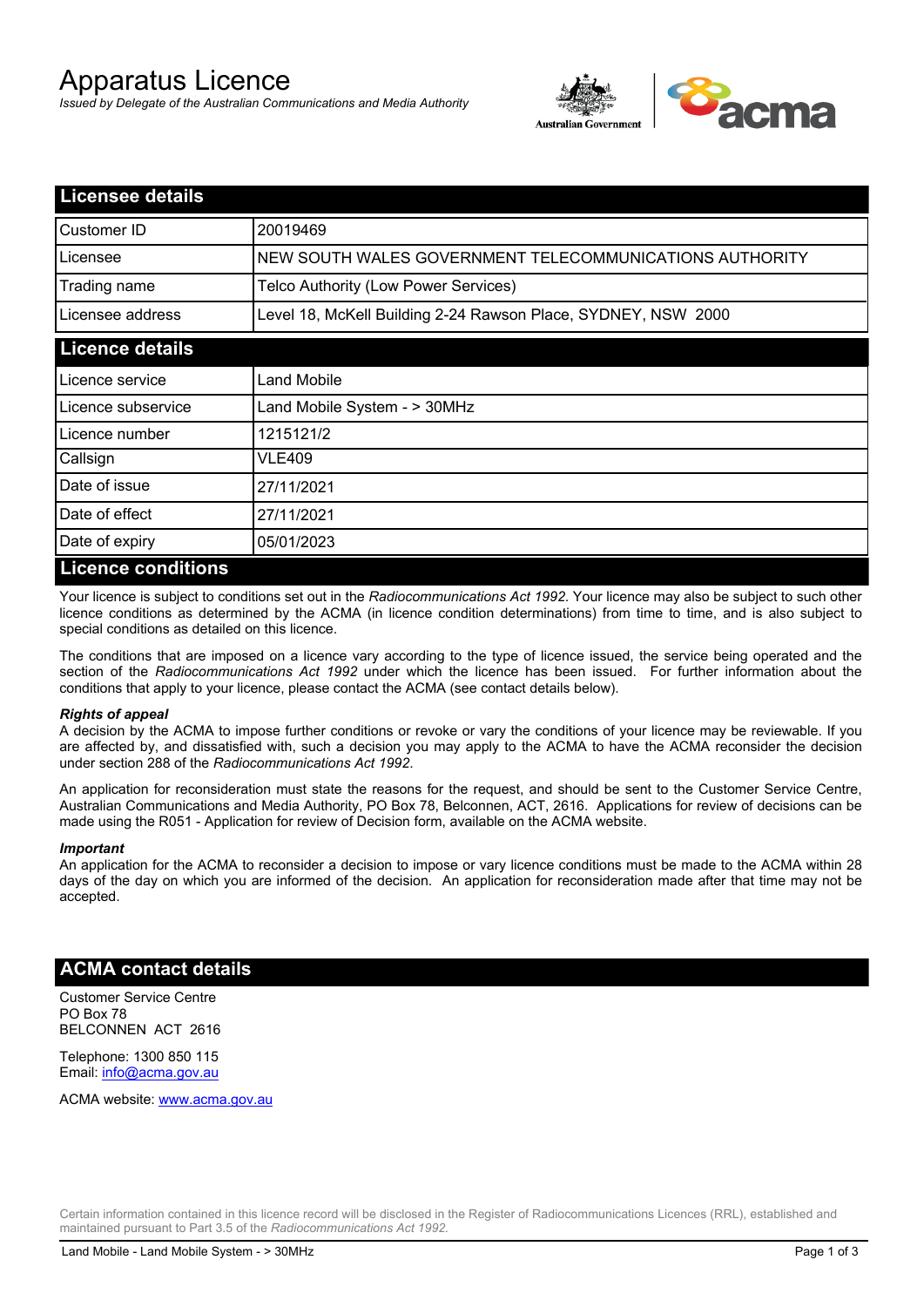# **Advisory Notes applying to licence no.: 1215121/2**

Conditions applicable to the operation of Land Mobile System station(s) authorised under this licence can be found in the Radiocommunications Licence Conditions (Apparatus Licence) Determination and the Radiocommunications Licence Conditions (Land Mobile Licence) Determination. Copies of these determinations are available from the ACMA and from the ACMA home page (www.acma.gov.au).